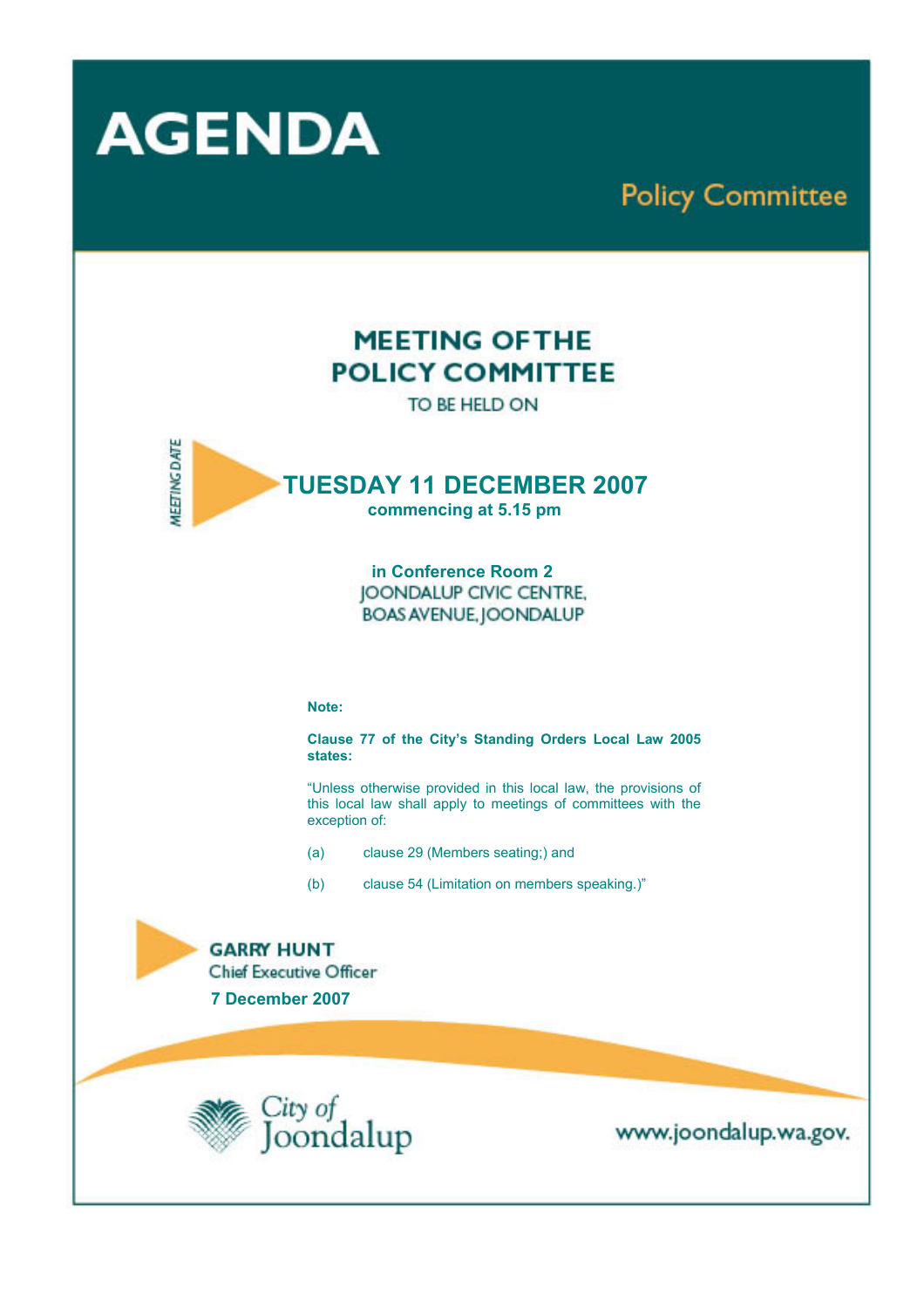# **CITY OF JOONDALUP**

Notice is hereby given that a meeting of the **POLICY COMMITTEE** will be held in Conference Room 2, Joondalup Civic Centre, Boas Avenue, Joondalup on **TUESDAY 11 DECEMBER 2007** commencing at **5.15 pm.** 

GARRY HUNT Chief Executive Officer **Joondalup** 7 December 2007 Western Australia

# **AGENDA**

#### *Committee Members*

*Cr Kerry Hollywood Presiding Person Cr Trona Young Deputy Presiding Person Mayor Troy Pickard Cr Marie Macdonald Cr Mike Norman Cr Fiona Diaz Vacancy – South-East Ward* 

#### *Terms of Reference*

- $\geq$  To make recommendations to Council on the development and review of Council and City policies to identify the direction of Council.
- $\triangleright$  To initiate and request the formulation and drafting of both Council and City policies.
- $\triangleright$  To devise and oversee the method of development (level and manner of community consultation) for the development of Council and City policies.
- $\triangleright$  To review the Council Policy Framework in order to ensure compliance with the provisions of the Local Government Act 1995;

**DECLARATION OF OPENING**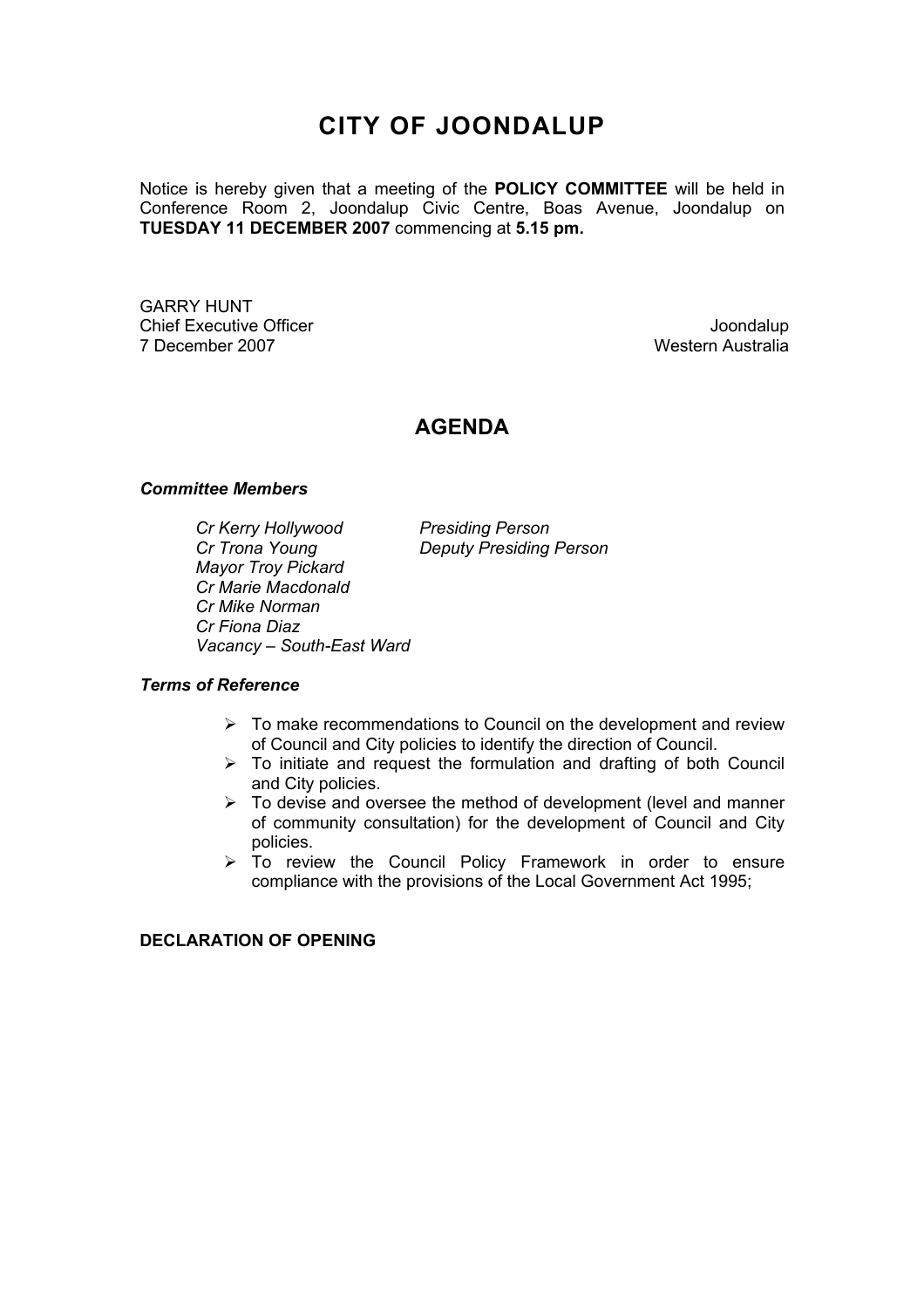# **APOLOGIES/LEAVE OF ABSENCE**

#### **CONFIRMATION OF MINUTES**

#### MINUTES OF THE POLICY COMMITTEE MEETING HELD ON 20 NOVEMBER 2007

#### **RECOMMENDATION**

**That the minutes of the meeting of the Policy Committee held on 20 November 2007 be confirmed as a true and correct record.** 

**ANNOUNCEMENTS BY THE PRESIDING PERSON WITHOUT DISCUSSION** 

#### **DECLARATIONS OF INTEREST**

**IDENTIFICATION OF MATTERS FOR WHICH THE MEETING MAY SIT BEHIND CLOSED DOORS** 

#### **PETITIONS AND DEPUTATIONS**

#### **REPORTS**

- Item 1 Revised Code of Conduct City of Joondalup Page 3
- \* Footnote: This meeting of the Policy Committee is to specifically discuss the need to revise the Code of Conduct. All other outstanding matters will be presented to the Committee at its first meeting in 2008.

# **MOTIONS OF WHICH PREVIOUS NOTICE HAS BEEN GIVEN**

# **REQUESTS FOR REPORTS FOR FUTURE CONSIDERATION**

**CLOSURE**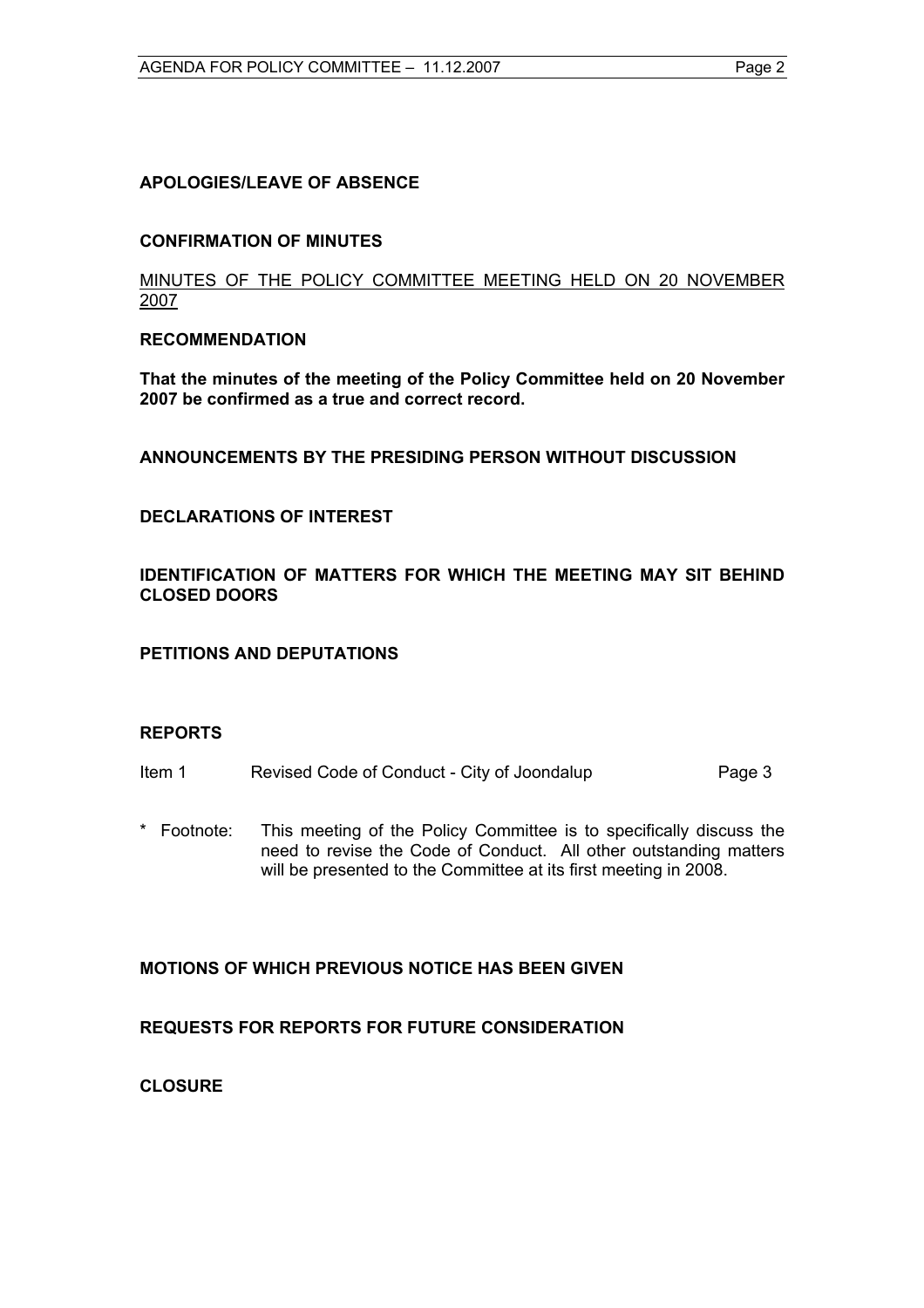**WARD:** All

**RESPONSIBLE** Mr Ian Cowie **DIRECTOR:** Governance and Strategy

# **PURPOSE**

For the Council to consider the adoption of a revised Code of Conduct.

#### **EXECUTIVE SUMMARY**

Recent changes and additions to legislation that governs the conduct of council members, committee members and employees have been gazetted.

These changes relate to the conduct of council members as it establishes a disciplinary framework to deal with misconduct by any local government council member.

As a result, a revised Code of Conduct for the City has been prepared. Additional amendments have been made to ensure that the City's Code of Conduct contains various clauses relating to employees accepting gifts as a result of their employment.

#### **BACKGROUND**

Following the ordinary local government elections held on 20 October 2007, changes to legislation came into effect that relate to the conduct of council members.

# **DETAILS**

# **Issues and options considered:**

The options available are:

- To adopt the revised Code of Conduct that reflects the changes in legislation;
- Not accept the changes to the Code;
- To make amendments to the revised Code of Conduct.

#### **Link to Strategic Plan:**

Not applicable.

#### **Legislation – Statutory Provisions:**

The Local Government Act 1995 (the Act) was amended by the Local Government (Official Conduct) Amendment Act 2007. The amendments to the Act allowed for the Local Government (Rules of Conduct) Regulations 2007 to subsequently be gazetted.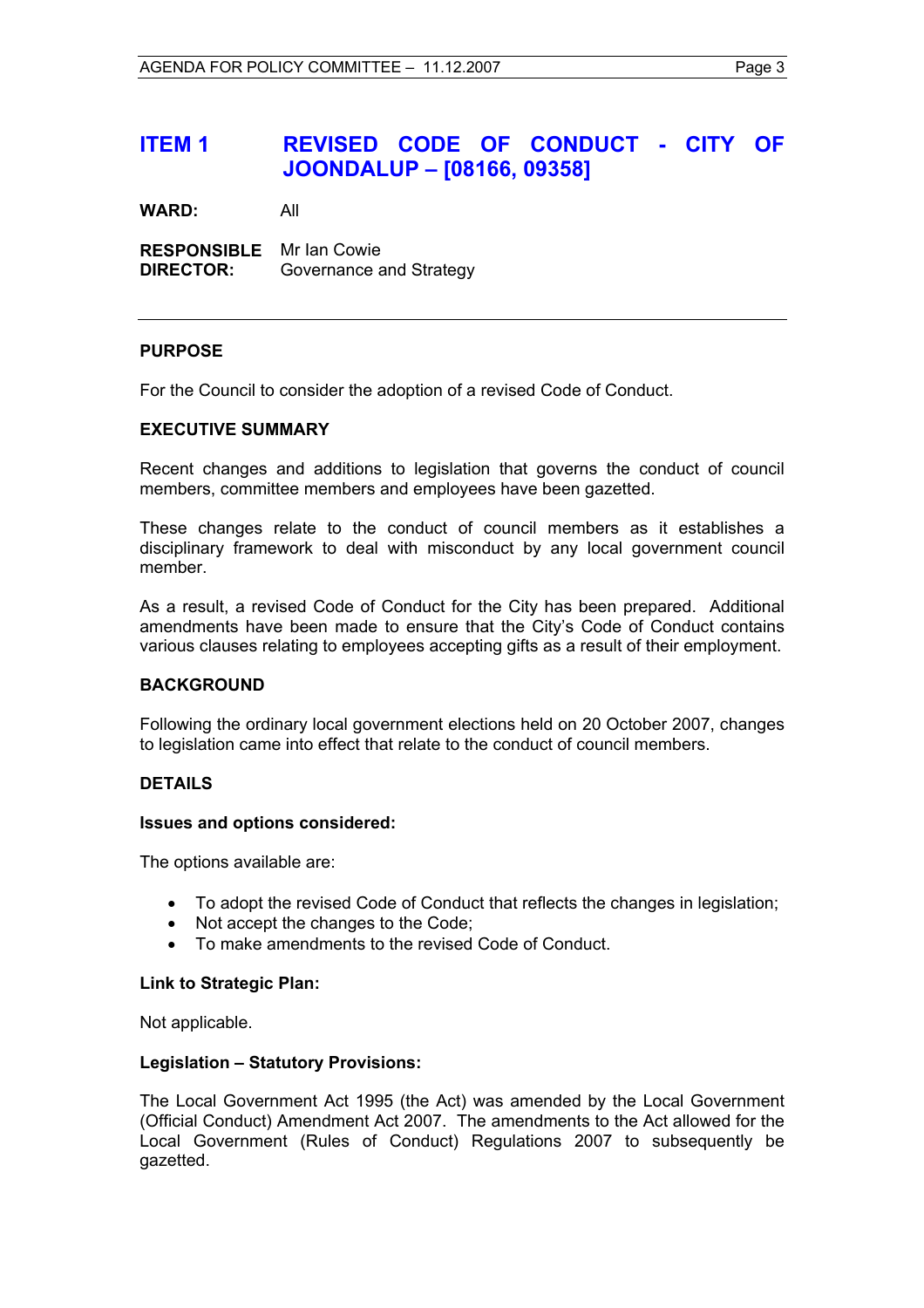Section 5.103 of the Local Government Act 1995 states: -

# **Codes of conduct**

- 1. Every local government is to prepare or adopt a code of conduct to be observed by council members, committee members and employees.
- *2. [repealed]*
- 3. Regulations may prescribe codes of conduct or the content of, and matters in relation to, codes of conduct and any code of conduct or provision of a code of conduct applying to a local government under subsection (1) is of effect only to the extent to which it is not inconsistent with regulations.

The Local Government (Administration) Regulations 1996 were also amended pertaining to employees.

# **Risk Management considerations:**

The failure to amend the City's Code of Conduct will result in a breach of the legislation.

# **Policy implications:**

The City's current Code of Conduct is a Council Policy. The proposed revised Code of Conduct will replace the existing Code and will remain as a Council policy.

#### **Regional Significance:**

Not applicable.

# **Sustainability implications:**

Not applicable.

#### **Consultation:**

When amending the legislation and introducing the new conduct regulations, the Department of Local Government consulted with the industry.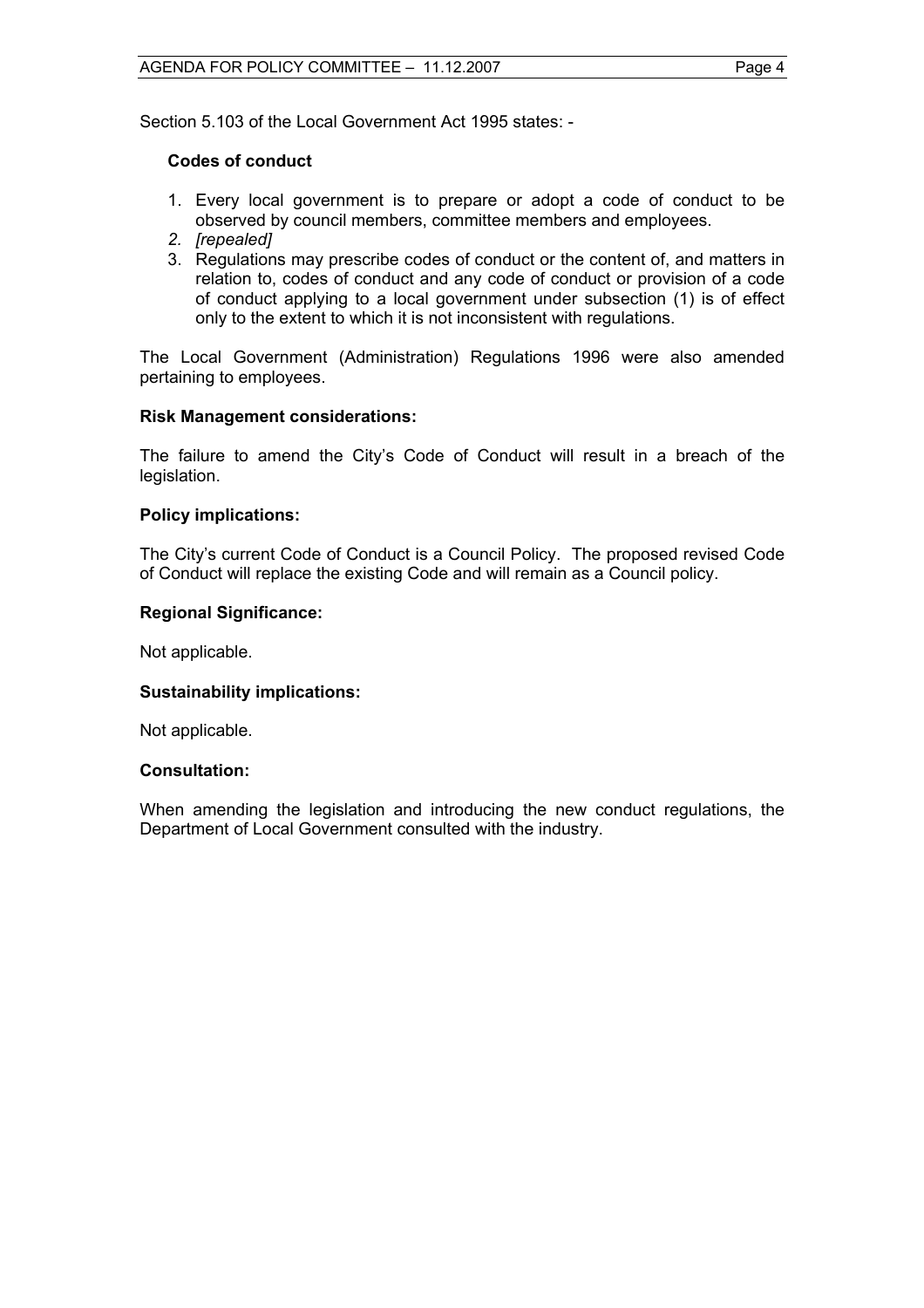# **COMMENT**

The Official Conduct Amendment Act only applies to council members and it establishes a disciplinary framework to deal with misconduct by any local government council member. The framework involves using a statewide standards panel to handle complaints about minor breaches of rules and empowering the State Administrative Tribunal (SAT) to review the conduct of members where the Act or regulations have been breached. Council members found to be in minor breach of rules may face penalties ranging from public censure and a public apology through to an order to undertake training. The SAT has additional powers to suspend a member for up to six months or bar a member from holding office in any local government for up to five years.

The *Local Government (Rules of Conduct) Regulations 2007* came into operation in conjunction with the amendments to the Act.

The regulations prescribe uniform rules of conduct for council members in relation to:

- standards of general behaviour
- behaviour at council or committee meetings
- misuse of local government resources
- relations with local government employees
- use of information
- securing unauthorised advantages or disadvantages
- disclosing certain interests (not financial)
- restrictions on receiving, and disclosure of, certain gifts.

In addition to the amendment to the Act and the introduction of the regulations that govern the conduct of council members only, the Local Government (Administration) Regulations 1996 were amended to include certain provisions to be included in the Code of Conduct relating to employees.

The revised Code of Conduct will apply to council members, committee members and employees and has been drafted to reflect the same rules that are contained within the Local Government (Rules of Conduct) Regulations 2007. While the Code will apply to all three parties, the Code predominately relates to committee members and employees as the recently introduced regulations govern the conduct of council members, and having a code that is not consistent with the regulations would create confusion.

# **ATTACHMENTS**

Attachment 1 – Revised Code of Conduct

# **VOTING REQUIREMENTS**

Simple Majority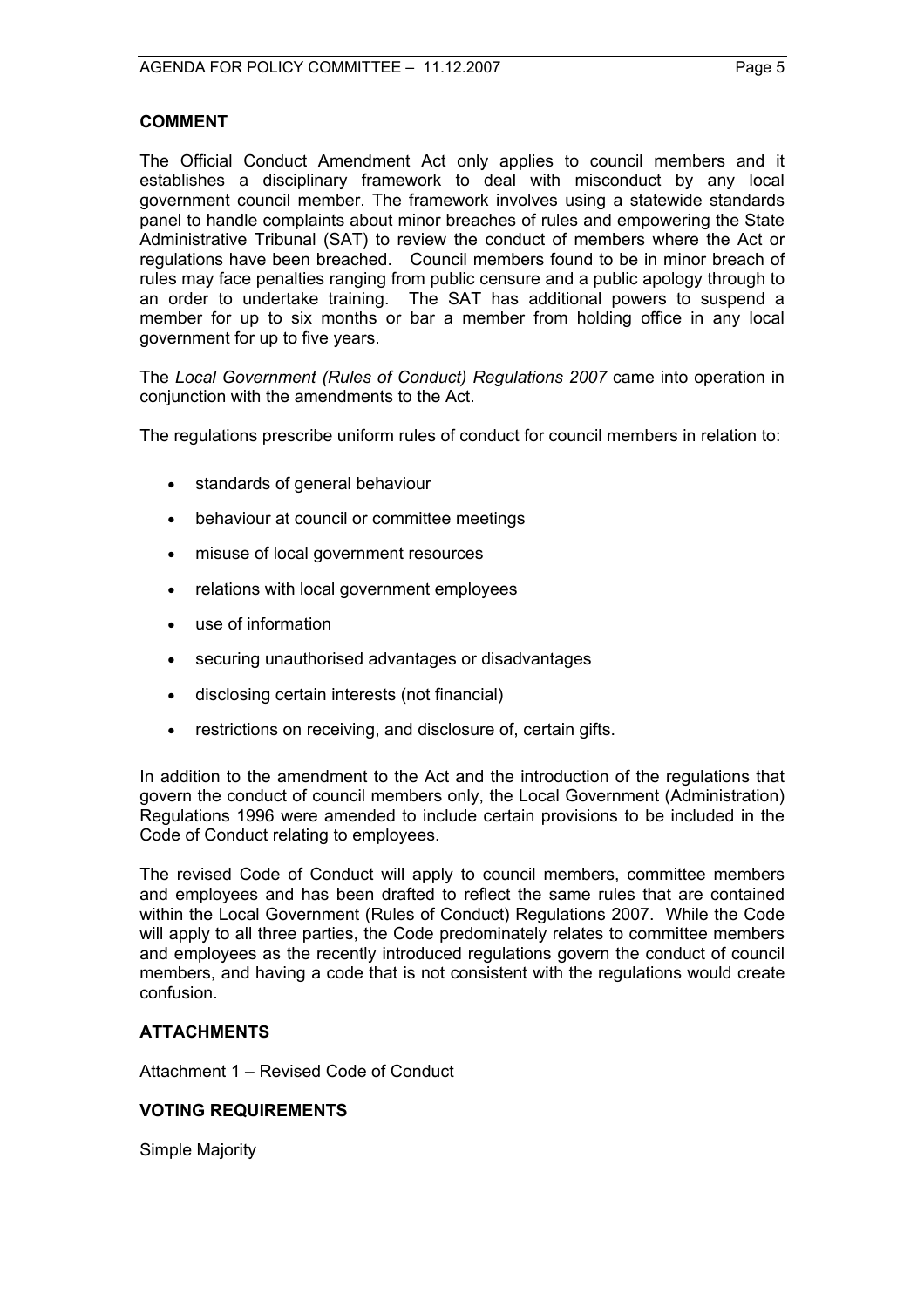#### **RECOMMENDATION**

**That the Policy Committee RECOMMENDS that Council DELETES its existing Policy 4-1 – Code of Conduct and ADOPTS the revised Policy 4-1 - Code of Conduct forming Attachment 1 to this Report.** 

*Appendix 1 refers*